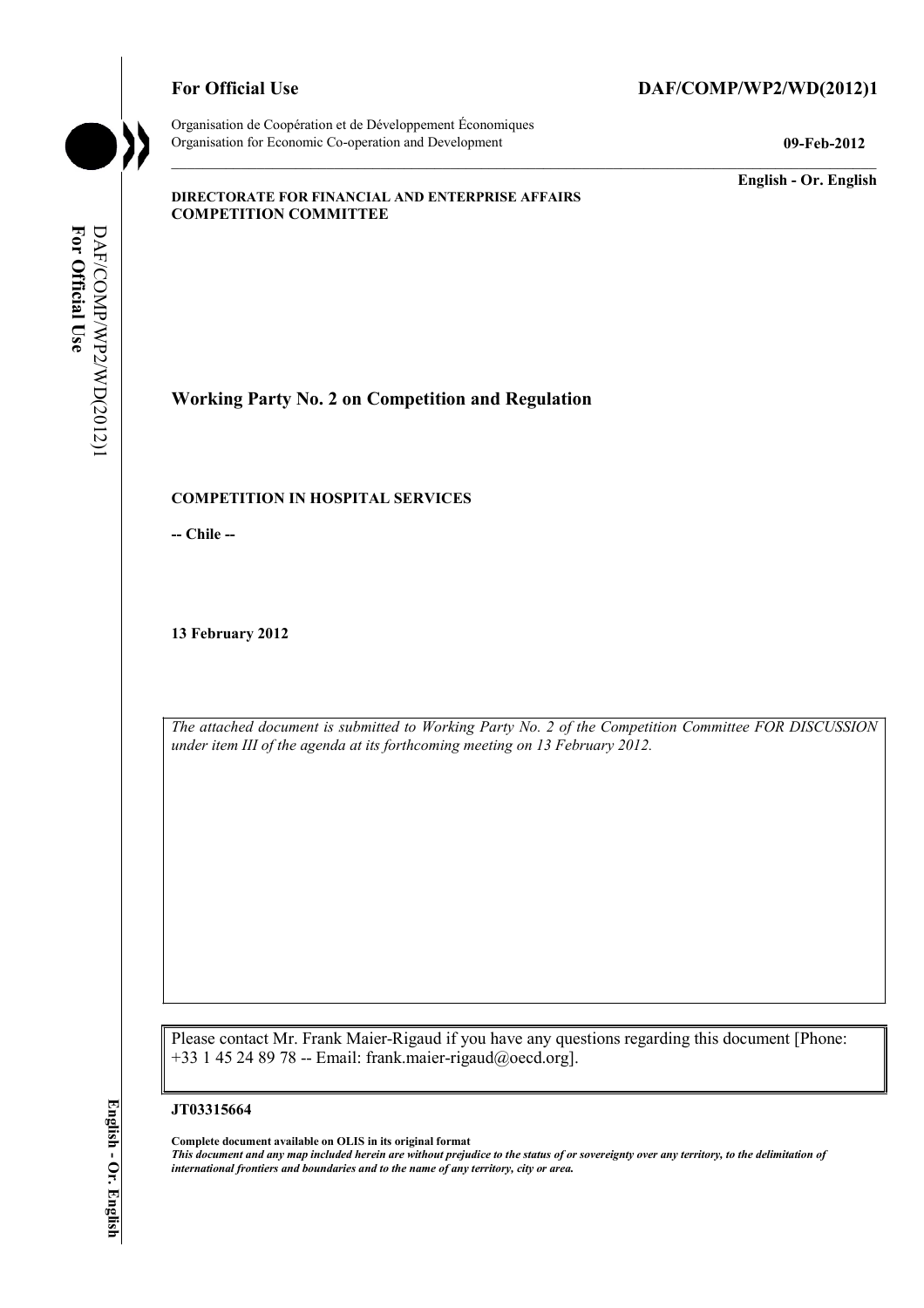### **1. Health sector: institutions and framework**

1. A trend towards private sector involvement in health services began in Chile at the end of the seventies, as part of a broader move towards privatization, deregulation and market reform. As a consequence, the public sector lost its exclusivity in supplying health services and in managing resources for health services. From then onwards people could switch to the private system provided they could afford it<sup> $12$ </sup>.

2. In 1981, with the establishment of private health insurers, called "ISAPRES"<sup>3</sup>, working population was allowed to contribute to an Isapre instead of staying affiliated to the public managed sector. By 2011, the Isapres industry is composed by 6 competing companies which offer health insurance plans priced according to risk of diseases, age and other factors<sup>4</sup>.

3. The resources for the public system are managed by "FONASA"5 . During the first years of the mixed system, FONASA also played the role of regulator of Isapres. FONASA stopped playing these dual functions when a Regulator for Isapres was created in 1990. The latter was replaced in 2005 by a Health Regulator (*Superintendencia de Salud*) whose powers extend not only to supervise Isapres and Fonasa but also to legal duties with respect to direct suppliers of health services such as public hospitals and private health centers<sup>67</sup>.

4. In the segment of suppliers of health services the described trend towards privatization and market reform has resulted into significant private investment in private health centers during the last 30 years.

 $\frac{1}{1}$  Independent workers or people out of work are not obliged by law to have a health insurance neither in the public nor in the private systems, i.e. they have the option to pay directly to the providers, for the health assistance they need. Conversely, dependent workers should pay monthly at least a 7% of their gross income for health coverage purposes, whether to Fonasa or to an Isapre.

<sup>2</sup> For lower income workers the public system grants better benefits and coverage than the private system at the same price.

<sup>3</sup> Acronym for "*Instituciones de Salud Previsional*"

<sup>4</sup> An accusation of collusion against 5 of the 6 existing Isapres motivated a proceeding before Competition Authorities in 2007, but the case was dismissed in a divided ruling by the Competition Tribunal first and then by the Supreme Court. See a summary of the case in the Appendix.

<sup>5</sup> Acronym for *"Fondo Nacional de Salud"*

<sup>6</sup> Those described as public and private systems are the main but not the only systems for health services available in Chile. In addition, several 'closed' Isapres offer insurance plans to employees of specific companies, either public or privately owned. Further, armed forces and the police have their own health systems. According to a government survey, in 2009, 78,8% of people were affiliated to Fonasa, 13,1% to Isapres and 6,3% to other systems and uninsured. Less than 2% did not know or did not answer. Available on-line at: http://www.ministeriodesarrollosocial.gob.cl/casen/definiciones/salud.html According to an OECD report, the total expenditure in Health for 2009 was a 8,4% of the GDP, where 3,9% was public expenditure and 4,5% was private. Available on-line at: http://www.isapre.cl/?cat=3

<sup>7</sup> The Health Regulator is divided in two branches: A branch in charge of the insurers sector (Isapres and Fonasa) and another branch in charge of the health suppliers. The powers of the Health Regulator include (i) supervising, monitoring and controlling Isapres and ensuring compliance with their legal, regulatory and contractual duties; (ii) supervising, monitoring and controlling Fonasa in some specific issues; and, (iii) regulating all health providers, both public and private, with respect to their accreditation and certification, as well as ensuring compliance with standards specified by the accreditation.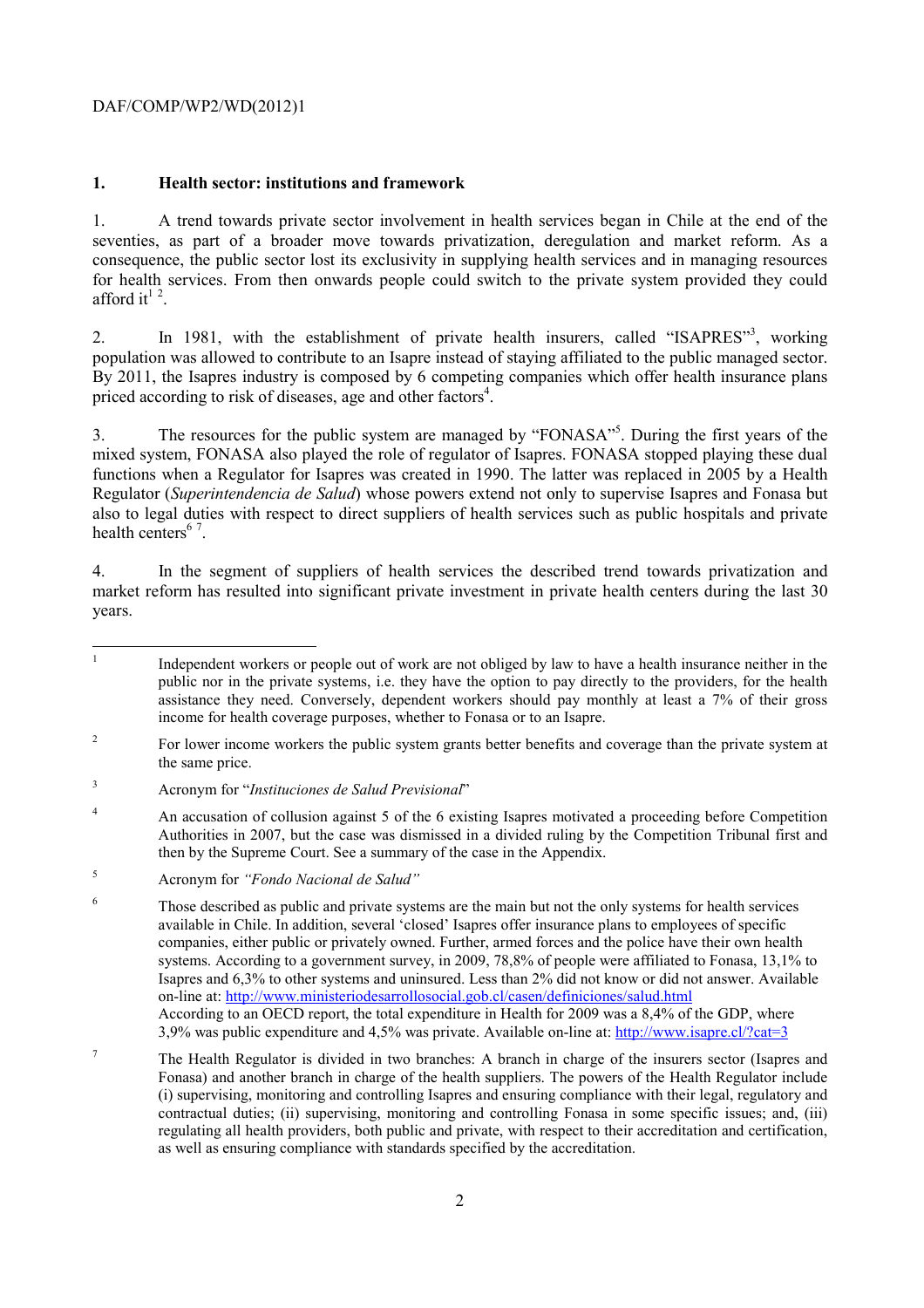5. Individuals affiliated to the public system, in order to receive health services, may attend the network of public providers (hospitals and health centers). In case of higher earnings, affiliates can opt for private health centers under a system called "free choice", within Fonasa $8^9$ .

6. Individuals affiliated to the private system, according to their insurance plan receive a partial or full coverage for health services and may choose to be treated either by public or private health providers. However, there are asymmetries in the coverage of the Isapres' plans in the private and in the public sector which favors the use of private health suppliers. It is worth noting that Isapres form alliances with private hospitals and in several cases they are even vertically integrated with them.

7. Few cases in the health sector have called for the intervention of the Competition Authorities in the past; the most important ones are described in the Appendix. Fiscalía Nacional Económica (or "FNE) is the competition agency, administrative in nature, in charge of investigating cases and litigating them before the Competition Tribunal. The FNE has also powers in the field of competition advocacy. The Competition Tribunal (or "TDLC") is a judicial body with adjucative powers in the field of competition law. The TDLC may also issue non-binding recommendations of pro-competitive regulatory reforms.

8. Notwithstanding the relatively low number of competition law cases in the health sector, the FNE lead a team of consultants that carried out a market study on private providers of health services between 2008 and 2009. The health regulator provided comments and feedback on the study. Even though the research was limited to private providers, (i.e. competition between public and private health suppliers was not explored), this research provides useful insights for the purposes of this roundtable. Another market study in the health sector will be carried out for the FNE by external consultants, during 2012.

9. In the remaining part of this contribution we elaborate on the structure of relevant markets identified by the above mentioned market study and on the key factors of competition in these markets, according to the current institutions and framework for the health sector in Chile. Regulatory amendments in the health sector are briefly described in section VI.

# **2. Health Care Services suppliers: Relevant Markets**

10. A market study in the sector of private providers of health services was carried out during 2008 and 2009, by the FNE with feedback and comments from the Health Regulator. Several reasons at that time led to concentrate the efforts of the research in the private sector. First, in a proceeding against five private health insurers in 2007, the TDLC held that for consumers earning above USD 800, there was a low degree of substitution between private and public providers<sup>10</sup>. Second, previous researches conducted by the Health Regulator found that providers of the public system do not compete among themselves, because patients should attend the public provider corresponding to his geographic area. In addition,

 8 In the last few years new mechanisms allowing public system affiliates to receive health services provided by private suppliers, have been implemented. For instance, this is the case of the "Bono AUGE", a kind of voucher that consumers of public hospitals may use before private suppliers when public suppliers' services are unsatisfactory or untimely.

<sup>9</sup> Affiliates to the public system are divided in four groups: A, B, C and D. A and B, i.e. the poorer, receive health services for free (i.e., without paying a deductible) from public suppliers. B, C and D may receive services from private suppliers under the "free choice" system. However, for B affiliates, attending private health suppliers is costly, and in the case of C and D the deductibles they must pay to the private providers are significantly higher than the one they must pay to the public supplier. Thus, the budgetary restrictions and price incentives of the public system lead affiliates to request health services from the available public suppliers.

<sup>&</sup>lt;sup>10</sup> TDLC, July 17<sup>th</sup>, 2007, Ruling No 57/2007, Rc. 53°.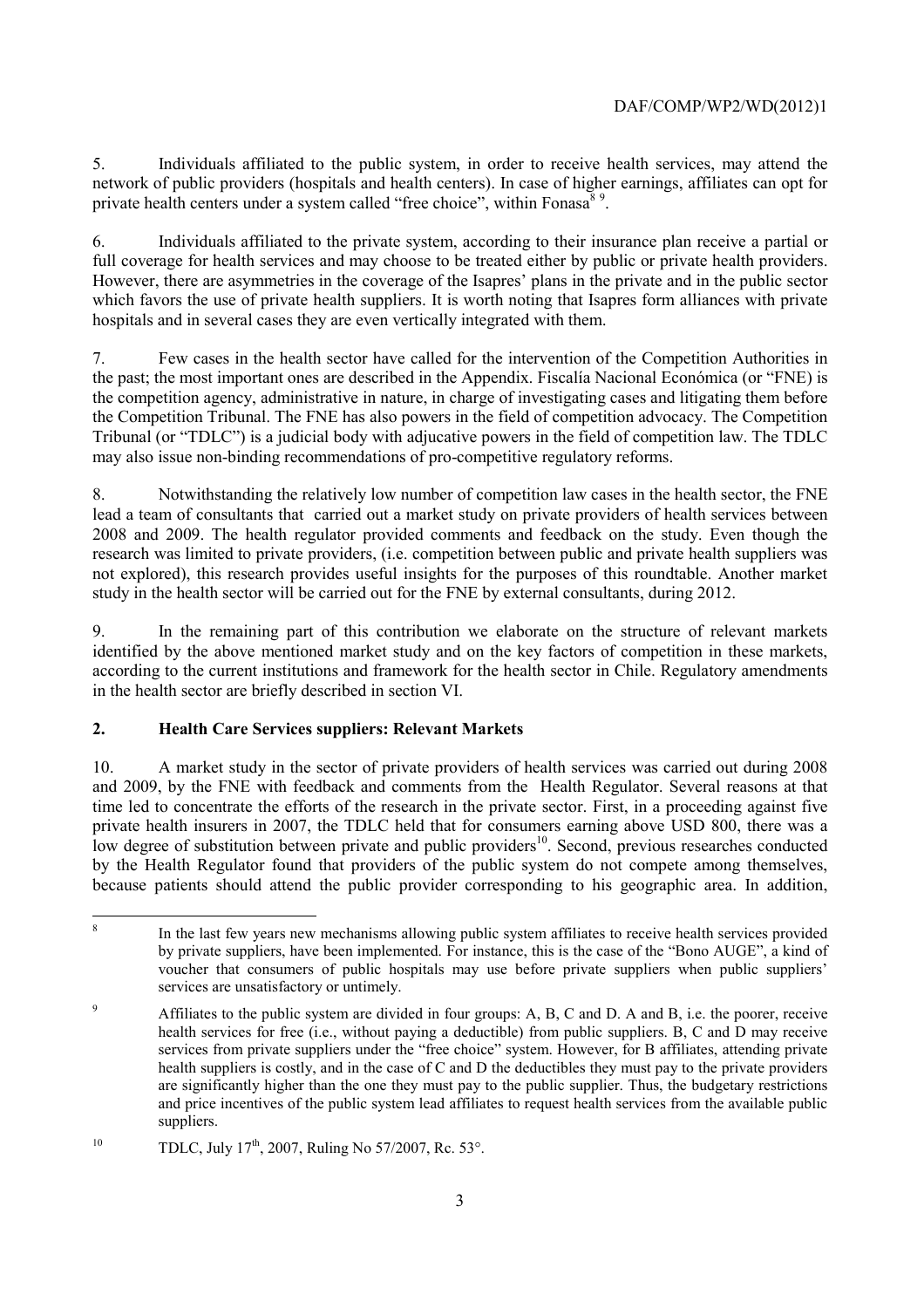Isapres' affiliates attending public providers are very few and the same is true for Fonasa affiliates attending private providers. Besides, a very small proportion of the population is uninsured. Hence, most people have access to health services whether through Isapres or Fonasa. Thus, the system of insurance was crucial for determining the health suppliers available. All these reasons led to focus on private providers of health services which offer the most extended segments where competition takes place.

11. Research activities for elaborating the market study used a mix of qualitative and quantitative techniques aimed at collecting different and complementary information $11 12$ .

12. The final purpose of the determination of relevant markets was then to identify the private suppliers of health services considered as substitutes by consumers.

#### *2.1. Product relevant market*

13. From the point of view of the product, relevant markets consider health services providers. This broad definition includes by and large ambulatory health care consultations (treatments, diagnosis or interventions) as well as non-ambulatory interventions (i.e. hospitalizations), and hence on the supply-side consider medical practices, joint practices, general health centers, laboratories, specialized health centers, private hospitals, public hospitals, etc.

14. As a matter of definition, an outcome of the study revealed that Isapres' consumers commonly associate the concept of health services with services in the health sector in which they trust as a mean for solving their health problems.

15. Due to similarities in proceedings and techniques used, health services can be grouped in three 'fields:

- **Health care consultations**: including general consultations, consultations of medical specialties and medical urgent care;
- **Hospitalizations**: in-patient treatment;
- **Medical tests**: tests performed by laboratories, including blood tests, images, X-rays, etc. aimed at diagnosis;
- 16. Within each of these fields specific health care services may be grouped:

 $11$ 11 Considering the low levels of information available when this market study was initiated, the use of the SSNIP test was not feasible. So, research purposes were oriented towards identifying consumers' evaluating criteria when choosing a provider. This research strategy allowed identifying relevant competitive variables.

<sup>&</sup>lt;sup>12</sup> On the one hand, research activities aimed at developing an understanding of consumers' underlying motives driving the selection of a health services supplier (taking into account consumer's age, family life cycle, and socioeconomic group) and, on the other hand, on the basis of expressed preferences of a statistically significant sample, research activities aimed at identifying effective substitution among different private suppliers of health services, for different categories of relevant medical services.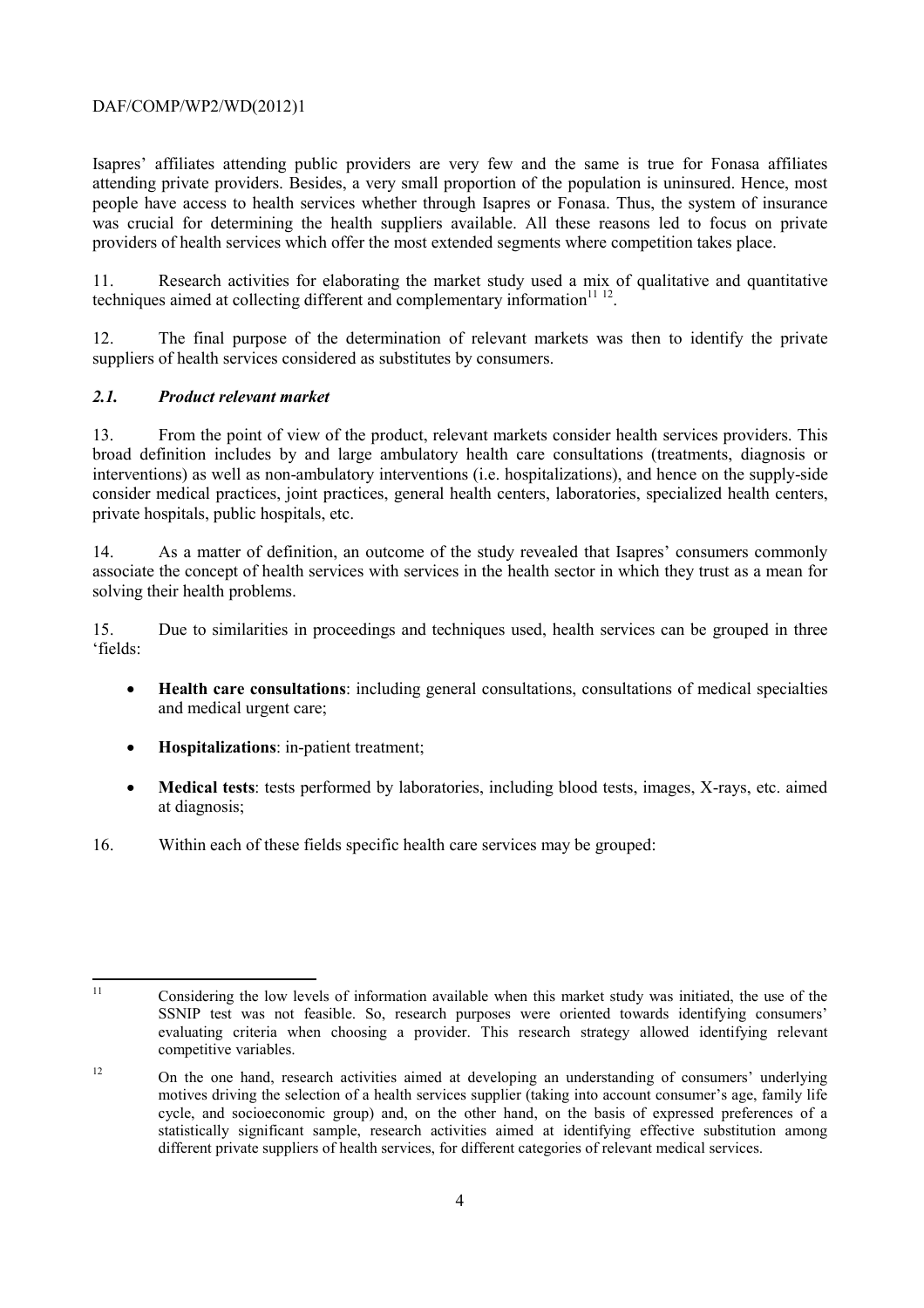| <b>Fields</b>             | Specific health care services                                                                                                              |
|---------------------------|--------------------------------------------------------------------------------------------------------------------------------------------|
| Health care consultations | General consultations<br>Specialties consultations<br>Urgency consultation<br>Clinical psychologist consultation<br>Psychiatric treatments |
| Hospitalizations          | Surgeries<br>Services associated with giving birth<br>Beds rental<br>Inputs and other chirurgical materials                                |
| Medical tests             | Echotomography<br>X-rays                                                                                                                   |

17. The decision process for choosing a certain health supplier is driven by different values associated with the service and the supplier. Evaluations and expectations of users include rational and emotional aspects.

18. On the rational side, the alternatives opened to users depend on the agreed contract with the Isapre. Thus, if the affiliate is facing a brief treatment and/or a diagnosis that does not derivate complications or the service is considered mere routine, the determinant variables driving affiliates in choosing a supplier are linked to costs (measured as the amount of the complementary fee paid by the consumer –the deductible, or as the time used by the consumer in the service supplying, or as the availability of other facilities such as parking space).

19. Emotional aspects appear in more complex health services including interventions having higher risk of death, and those services needing higher levels of doctor-patient trust, such as those provided in the medical branches of gynecology and pediatrics. The selection of a supplier in these cases is oriented to the best provider available according to consumer's budget.

20. Thus, the decision about a health services provider depends on expectations and budgetary restrictions, which are reflected in the coverage of each individual health insurance plan.

21. As a consequence, on a provider level, determining the substitutes depends on alternative insurance plans provided by each Isapre and the Isapres' alliances with health services providers. Besides, since Isapres' insurance plans have been designed on the basis of different income levels of consumers, substitution among health services suppliers will be strongly segmented according to socioeconomic features of the corresponding group of consumers.

# *2.2. Geographic relevant market*

22. A relevant market extends geographically until the point where a specific supplier has no more substitutes from the point of view of consumers, able to discipline non-transitory increases in prices by the first supplier. In case of health services markets, geographic elements of relevant markets are linked to the influence area of the supplier.

23. The influence area may be considered as a function of the maximum duration a consumer is willing to accept for displacement to an alternative supplier.

24. The research revealed that willingness for displacement depends on the expected seriousness of the illness or expected complexity of the intervention. Thus, in case of expected simple health services or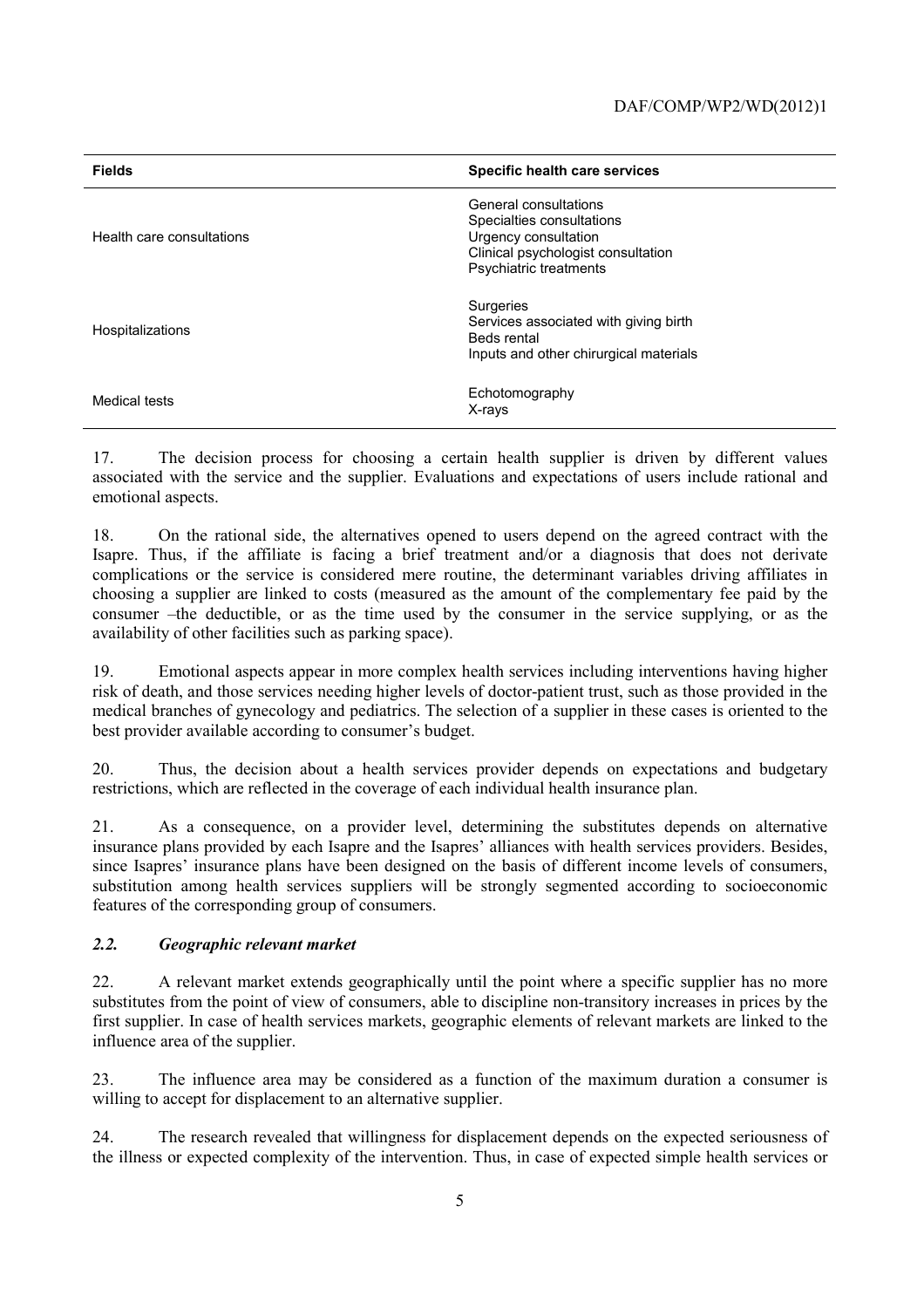light illness or general treatment, the duration of displacement variable is determinant and the patients are likely to prefer to receive the services by the provider most nearly located. Conversely, in case of expected complex health services or serious illness, as well as in case of diseases that last for long periods, the duration of displacement becomes a less relevant variable, since patients tend to be more interested in receiving care by the best or most specialized health provider and hence are willing to travel even to another city.

25. The elements appearing relevant for the purposes of product and geographic market definition led to the conclusion that using the methodology known as 'brand/price trade off analysis' (BPTO) could bring more accurate outcomes than the SSNIP test. According to BPTO, cross-elasticity is calculated by identifying hypothetically the consumers' maximum willingness to pay when a limited number of suppliers are compared, instead of identifying cross-elasticity by the actual data of consumers' reactions when facing small but significant non-transitory increases in price<sup>13</sup>.

# **3. Key factors for competition in health care services: conditions for and repercussions of price or quality competition**

26. As mentioned in the above section, it seems that objective aspects such as price or quality could not be clearly and directly identified as the only driving factors of competition in health services sector. These variables may be prevalent in some simpler health services, but in more complex services, subjective or emotional factors appear to influence decision making.

27. In addition, the system of insurance (public or private) and the features of the plan are key factors in the identification of the 'available providers'<sup>14</sup>. In the case of medical tests and simpler health care consultations, variables associated with costs (cost of deductible, expediency in service, location, facilities, etc.) seem to be determinant. In the case of hospitalizations and health care consultations that may trigger subsequent interventions, other, more subjective factors are usually more relevant.

28. The consumer's decision depends on his expectations triggered by his illness. Indeed, very often, services belonging to different 'fields' need to be combined. For instance, a medical consultation might trigger a hospitalization (e.g. a pregnant woman consults a gynecologists but gives birth in hospitalization); and medical consultations are also linked to medical tests since the latter contribute to diagnosis, a chain that may also involve hospitalization. The need of these combinations is part of the consumers' expectations defined ex-ante on the basis of the likelihood of complexity of the health care needed<sup>15</sup>. These linkages should be considered when defining markets.

29. As an industry reaction to these circumstances, major developments of integral suppliers (i.e. suppliers providing health services belonging to the different 'universes' mentioned above) have taken

 $13$ 13 The BPTO methodology was used in an actual case where a private health care center was accused of tying the rental of facilities for giving birth with the professional team in charge of providing health care services in giving birth. The accusation was dismissed by the FNE because the facts neither satisfied the legal standards of tying nor of refusal to deal. Besides, bundling facilities with professional health care services associated efficiencies, particularly those related with risks mitigation. Using BPTO methodology allowed concluding that 75% of ISAPRES's affiliates were not sensitive to price increases, so this segment of consumers was locked-in and similar providers were not able to discipline it. The decision ordering to file this case is available here: http://www.fne.gob.cl/wp-content/uploads/2011/05/arch\_0052\_2010.pdf

<sup>&</sup>lt;sup>14</sup> Alternative providers do often exist but they do not appear convenient for the consumer due to the higher costs of the deductible.

<sup>&</sup>lt;sup>15</sup> E.g. "If I have the flu I'd attend to this supplier whereas if I have a pain on my breast I'd attend to this other one".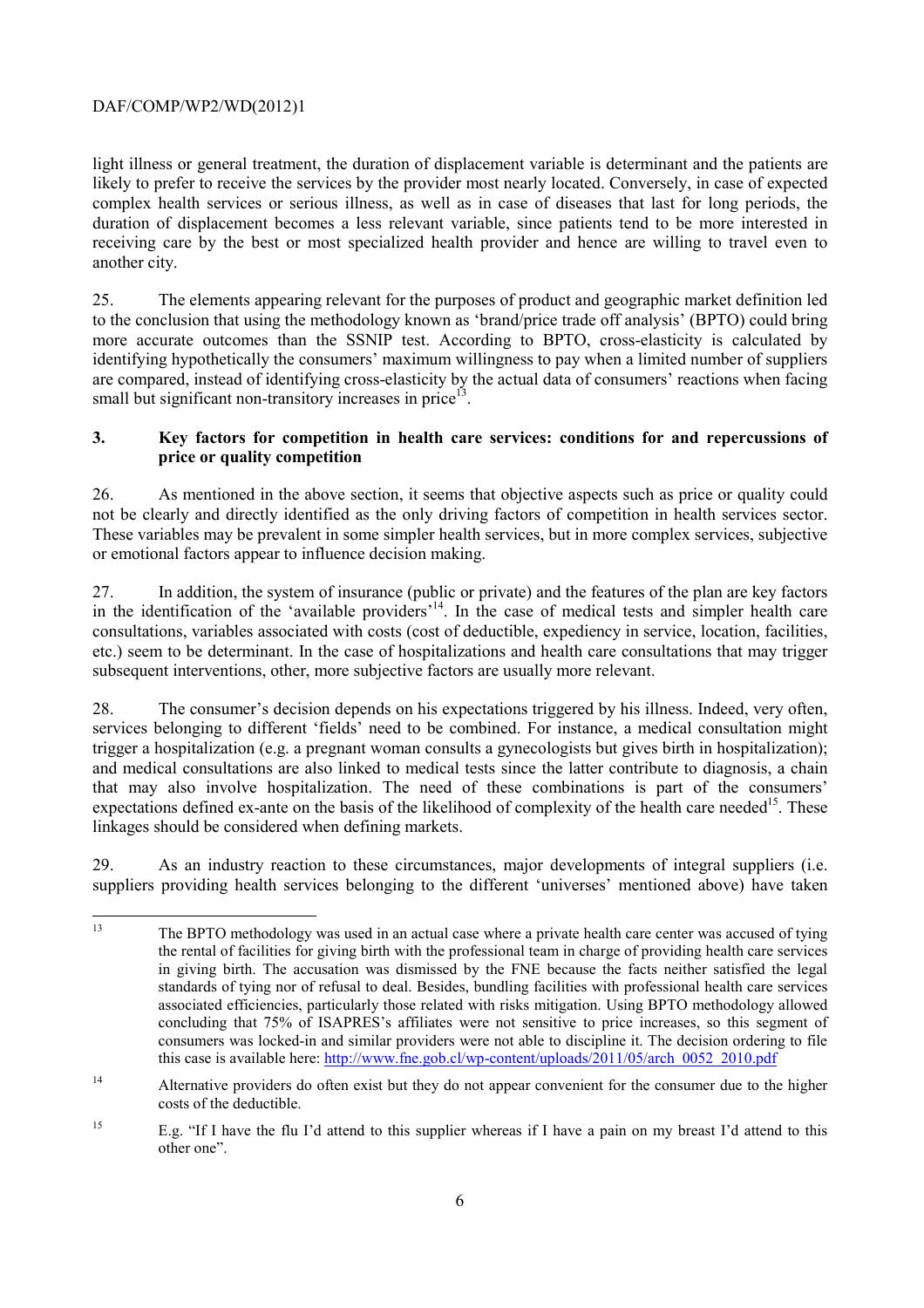place. Regarding incentives in the case of integral suppliers, loyalty strategies are frequently used. For instance, these private health centers develop a 'complementary insurance' or 'scholarly insurances' for children. These strategies may reduce costs for service users once they face the need of health care services but at the same time increase the likelihood of getting locked-in to the corresponding health care center.

30. Thus, according to the report the most important variables for defining relevant markets and for evaluating competition are the following:

- Isapre's insurance plan held by the consumer, particularly, in case of lower income consumers<sup>16</sup>;
- Consumer's expectations about the complexity of his illness;

31. So, price and quality variables of competition are reflected indirectly through the above mentioned variables. In what follows some specific factors on the demand side and the supply side are identified.

# **4. Relevant demand side factors in health care services**

32. The market study revealed that according to consumers' perceptions, features of best medical suppliers include:

- a) Reputation on the basis of objective data (e.g. acquisition of advanced equipment and technology);
- b) Affiliations with universities or recognized national or international centers;
- c) Experience and good references (e.g. successful interventions) and absence of negative ones;
- d) General facilities (e.g. parking);
- e) Profile of average user (i.e. attendance by higher income users turns into a perception of quality about the services provided);
- f) Prices are considered as a proxy of quality and facilities: the higher the prices, the better the quality and facilities perceived.

#### **5. Relevant supply side factors in health care services**

33. The health service providers' industry in Chile has experienced several changes since privatization started thirty years ago. On the basis of interviews with main players in the private health sector, today's industry structure in health services is the outcome of changes in the health insurance sector. According to interviewees, when analyzing the supply side it seems useful to consider distinctions between ambulatory and hospitalization services, between simple and complex interventions, and different capital intensity of services provided.

34. As to medical consultations, for instance, in the eighties these services used to be provided by isolated doctor practices spread along the cities, but since the mid nineties, a model of consolidated

 $16$ Indeed, the research revealed that in the case of lower income consumers, they choose the insurance plan first and only thereafter they define the health supplier. In case of higher income consumers, they choose the supplier first (the clinic, hospital or health facility) and only thereafter they define the insurance plan more convenient for the already chosen suppliers.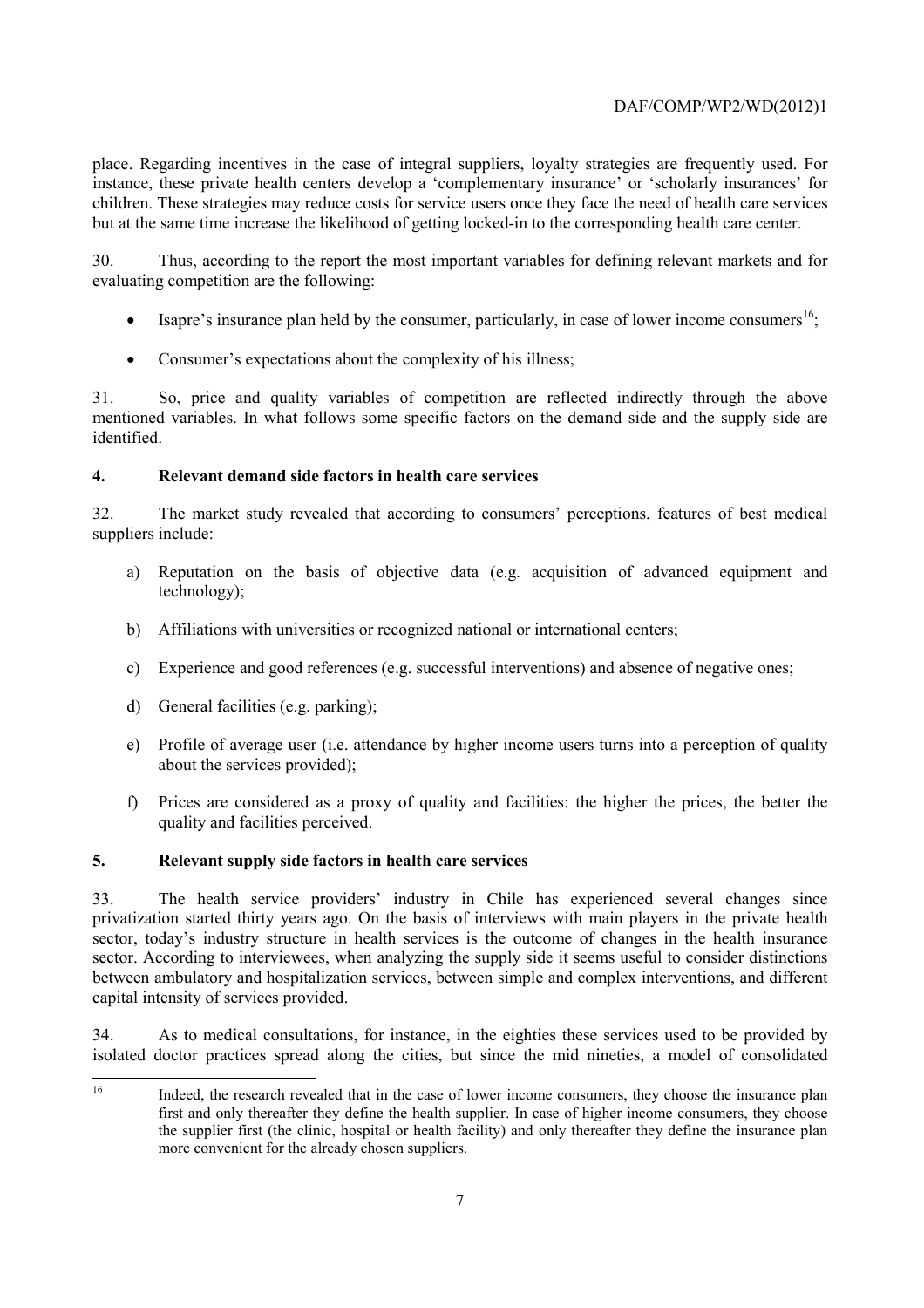ambulatory health care centers concentrated the supply providing consultations for different specializations in the same building. At the same time, these centers included medical test services achieving economies of scale and scope and costs reductions and time savings for patients. Today this structure is quite similar to a one-stop-shop: in most cases it is not even necessary to go to the Isapre since these centers include offices or online insurer facilities were patients can ask questions about coverage and pay deductibles.

35. Another common feature of these private health centers is that they provide a wide range of specialties. Conversely, specialized health centers have not proliferated and seem successful only in some areas such as ophthalmology and cosmetic medicine.

36. Even though some integral suppliers have been able to include hospitalizations and complex interventions into the packet composed by ambulatory services and medical tests, these are most commonly provided by more sophisticated suppliers in a segment of the industry having different features. Indeed it is traditionally considered as a segment with less output (available places for hospitalization) and with higher levels of concentration.

37. Vertical integration between Isapres and health care centers is another principal characteristic of the industry. Most Isapres own shares of private health centers though the opposite is forbidden by law (health centers owning an Isapre).

38. Entry barriers were not clearly identified by the research. Some sources identified overcapacity as a possible entry deterrent in some health care services but additional inquires would have to be done in order to test this hypothesis. Reputation was another factor identified by sources as a significant condition that may delay expedient entry, but this factor is also present in other industries.

# **6. Institutional and regulatory pro-competitive reform in health care services**

39. Incorporating a private insurance model as a mechanism for financing health services was a significant change for the health sector in Chile. Even though not exempted from criticism, the private health system has triggered significant private investments in facilities for supplying health care services in the last  $30 \text{ years}^{17}$ .

40. The Isapres have been criticized for the absence of transparency and extreme heterogeneity of the plans they offer, which turns into a significant obstacle when comparing services. Remedies such as imposing a homogenization of insurance plans and limiting the number of alternatives available in the market as well as creating an on-line automatic comparative calculator of health services prices (deductibles) have been proposed in the past in order to solve these problems.

41. Another important criticism has been the lack of transparency in the methodologies Isapres use when increasing insurance prices. Subsequent law amendments have tried to reduce the Isapres' discretion in this process and to introduce an equity pillar in order to protect the more 'expensive' or riskier  $affiliate<sub>s</sub><sup>18</sup>$ . However, these regulatory solutions have not ended dissatisfaction and interventions from the judiciary power have been increasingly requested since  $2010^{19}$ .

 $17$ <sup>17</sup> An illustration of this as a remaining trend in 2005 may be found here: http://businesschile.cl/es/noticia/reportaje-principal/el-vigoroso-crecimiento-de-las-clinicas-privadas-enchile

<sup>&</sup>lt;sup>18</sup> At the beginning of the system, the tariffs of the plans were the result of a base price multiplied by a risk factor grounded on sex and age. But plans informed just the final tariff and not the factors grounding its calculation. Act N. 19.381/1995 introduced the obligation to maintain the same relation of prices by age and sex established by the original contract. The purpose was to protect older affiliates and to introduce an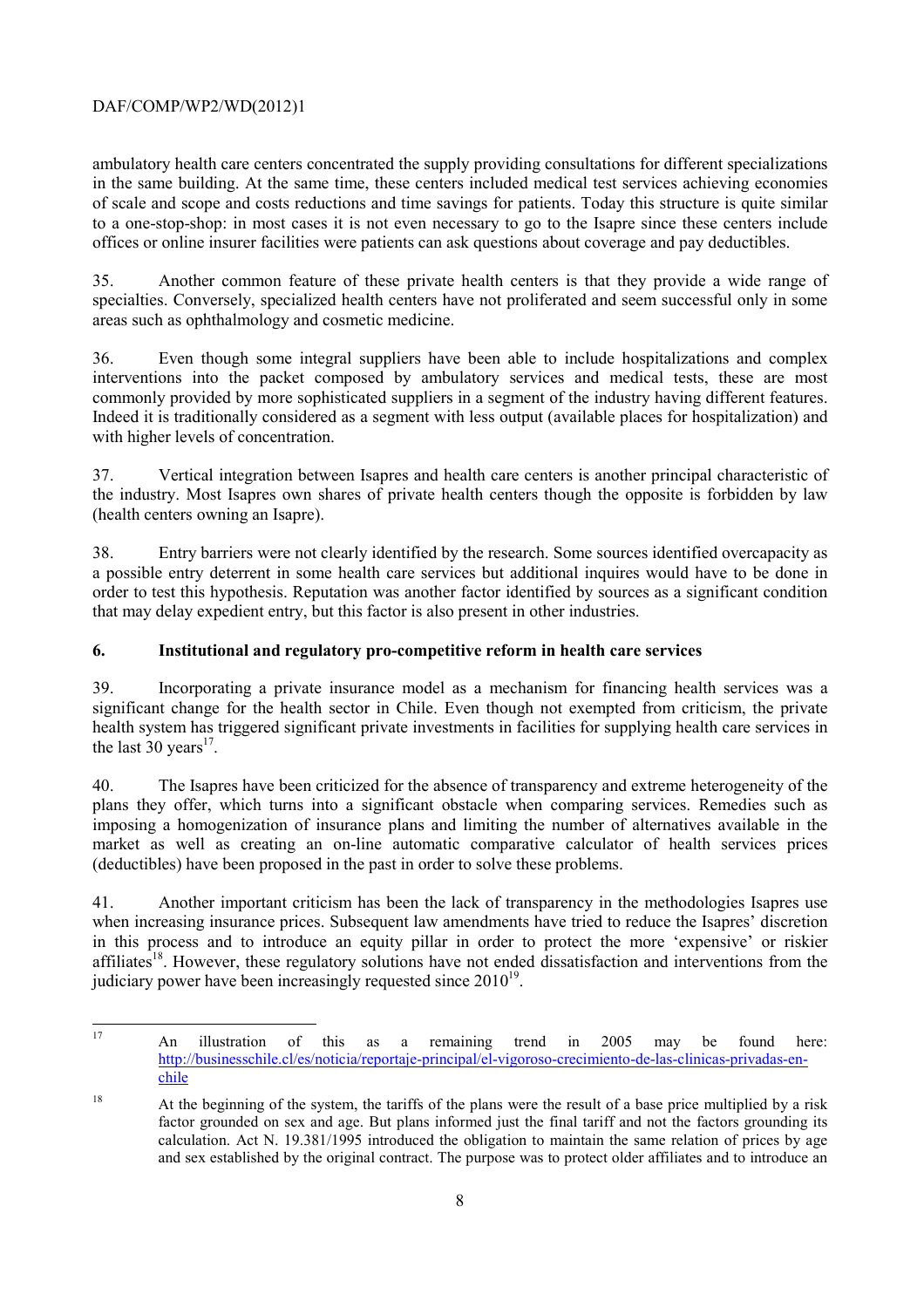42. This situation led the government in December 2011 to submit a bill before the Congress aimed at introducing significant reforms in the private health care system. The major amendments included in this bill consider the duty of each Isapre of supplying a Basic and Standard Health Insurance Plan (*Plan Garantizado de Salud* or *PGS*) with a flat tariff (i.e. without weighting age, sex, or individual health condition) defined by each Isapre and available to every affiliated member. Isapres will be able to offer complementary benefits over this standard. In addition, mechanisms ensuring objectivity in PGSs' price increases would be introduced such as the calculation of statistical indicators of variations in health services prices, of variations in the frequency of use of health services and of variations in the expenditure for disability benefits. These reforms will be complemented by the work of an expert group in charge of calculating annually indexes of variation on the basis of the above indicators.

43. These suggested amendments aim at introducing more competition and transparency into the system. If passed, they will change relevant elements of the framework under which the private health sector has developed, so some changes in the industry may be expected in the future.

-

equity element into the system. However, different charts of factors designed by each Isapre made difficult for consumers to compare alternative plans. Thus, Act N. 20.015/2005 regulated the mechanism for determining tariffs of health insurance plans: tariffs are now determined by multiplying a base price by the risk factor of the corresponding affiliate according to a chart of factors designed by the Isapre. Each plan may be associated with only one chart of factors and each Isapre may have a maximum of two charts of factors in total. These amendments aimed at designing a mechanism of limited variability of the tariffs of the plans along the life cycle of affiliates, a mechanism predictable for consumers at the time of subscribing the plan.

<sup>&</sup>lt;sup>19</sup> One of the major decisions was issued by the Constitutional Tribunal. In August 2010 (file number 1.710), this Tribunal held that several recitals of a section of an Act regulating the structure of the chart of factors, were contrary to the Constitution, violating the constitutional rights to health protection and social security. In addition, a huge number of increases in Isapres' plans tariffs have been declined by Court of Appeals and the Supreme Court on the grounds of absence of justification for these increases. This has created a significant judicial workload for the industry, since it is relatively easy for affiliates to obtain judicial representation for challenging these increases.